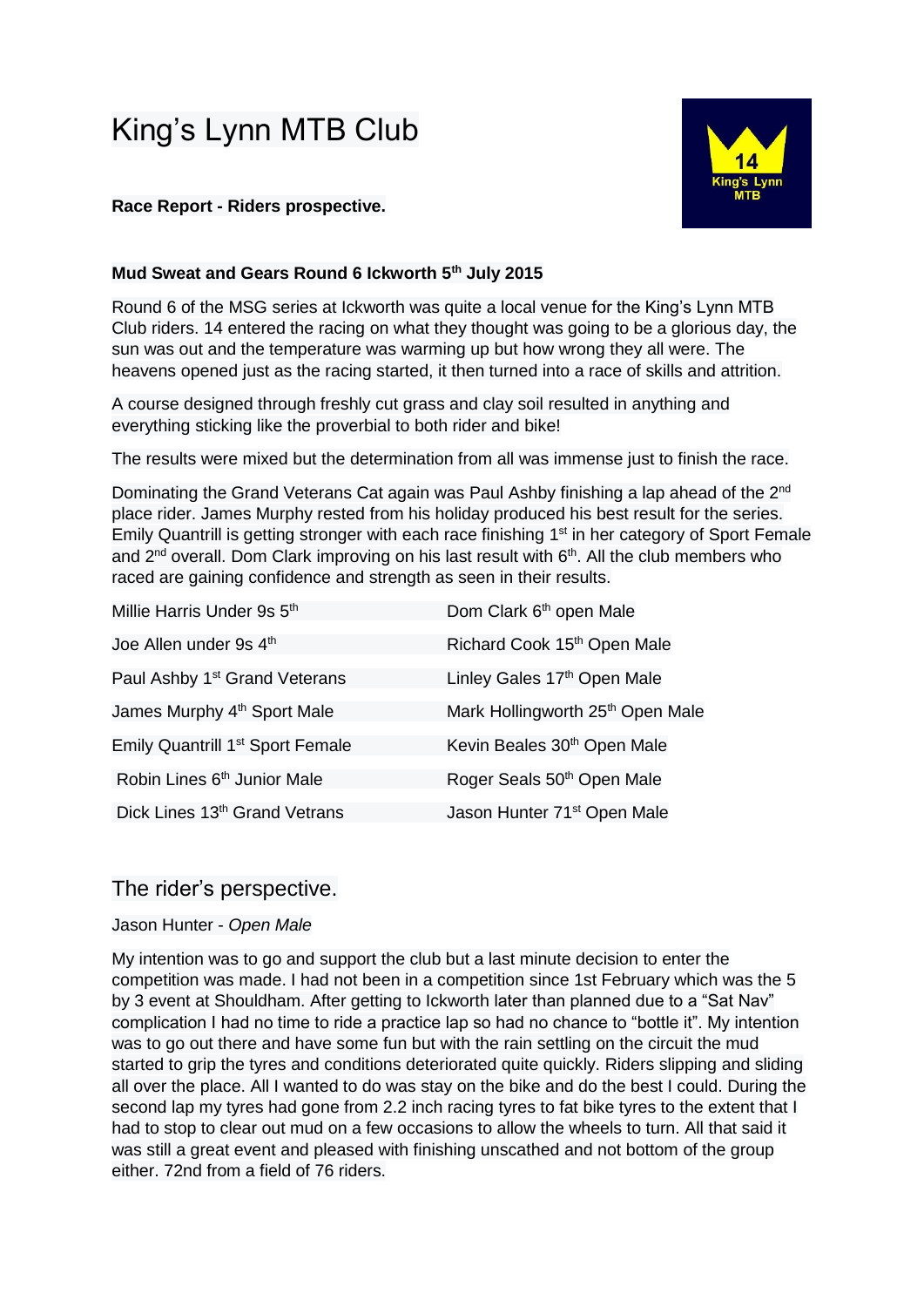

Joe Allen age 7 his dads view - *Under 9s*

Joe's course was wet and grassy with a big hill in it. He had a terrible start getting pushed out and caught in the tapes, getting back on he was in last place. Within 2 laps he had caught second place but on the last lap he was taken out by a back marker and with lots of guts and determination he got back on to finish 4th and very upset. We are so very proud of him, adults would have given up.

# James Murphy – *Sport Male*

So having got some laps in when it was dry in the morning I found a completely different course waiting for me in the afternoon. A practice lap confirmed it would be a long race as my bike was already clogged with mud and carrying some extra weight!! Got a slow start off the line but managed to get up to 3rd by the first climb and held it until we slithered into the first single track. Having missed the last round I wanted a good result here to get some points back so I knew it was important to get to the finish. Despite having to stop twice to clear the mud as the wheels wouldn't turn, I managed to get through the first few laps and it started to dry and pack down for the final couple of tours, even managed to get my fastest lap on the last lap Bit of a race of attrition but happy to bag 4th, best result of the season so far and some good points



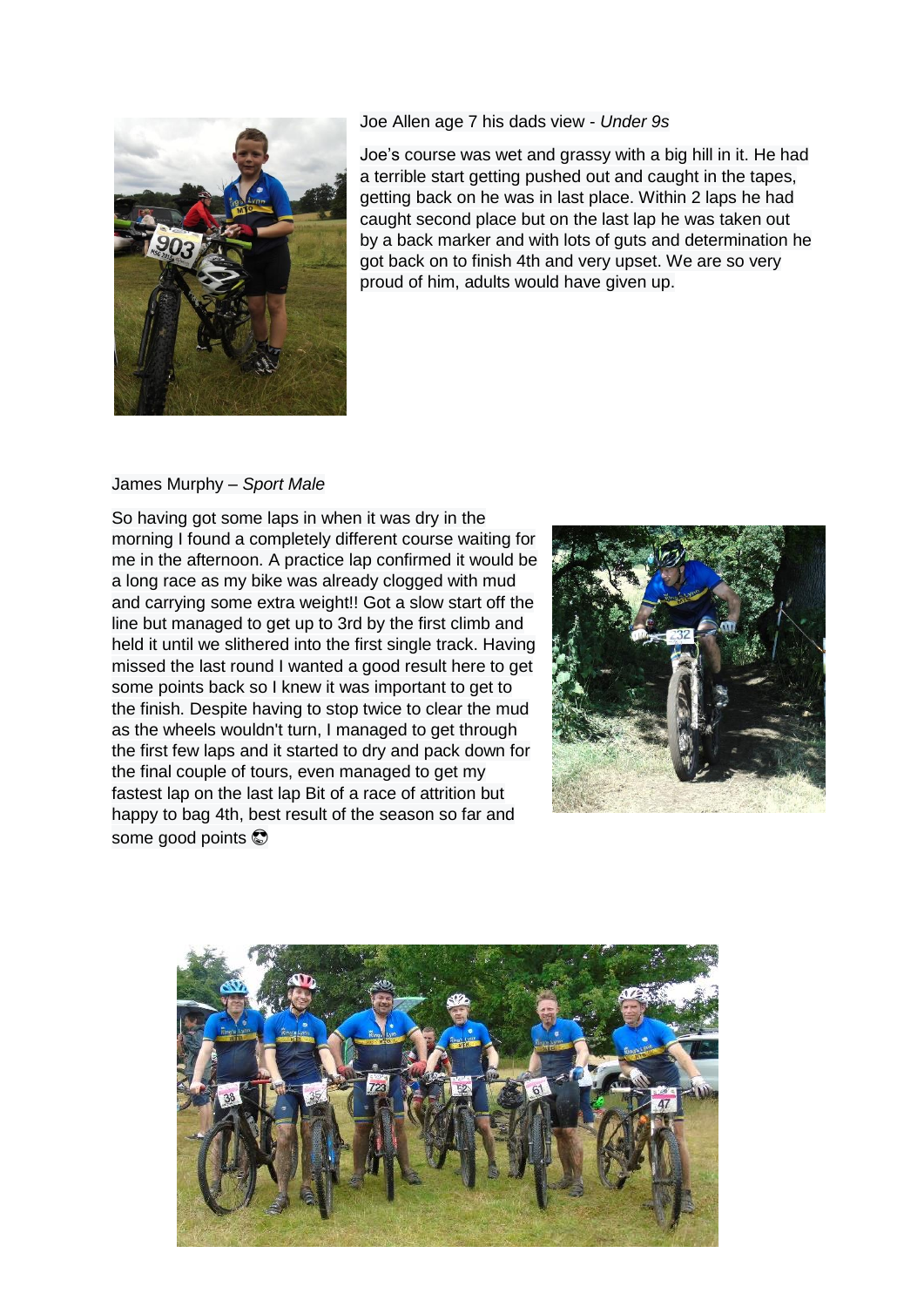# Emily Quantrill – *Sport Female*

Right, so after success at round 5, Thetford, I was really up for Ickworth and excited by the lure of woody single track and three bomb holes. A quick practice lap confirmed that it was going to be a hot, dry and fast race with a few long climbs chucked in to test the legs as the race progressed. The A lines seemed very doable and I was looking forward to it. Just as the first lap started, the sky blackened and it chucked it down and what seemed like a super-fast course soon became a mudfest to really test your bike skills. I had a pretty rubbish getaway at the start but managed to get near the front for the first climb sitting comfortably with the elite women. As the first lap progressed I managed to stick with Elite Hollie Bettles and get past her at the end of lap one.



Although not in my category, I still wanted to see how I'd fair with them and see if there's a chance to compete with them next year. Energy still in the legs, I wanted to then try and catch Mel Paddington who I knew wasn't too far ahead currently sitting in 2nd place. As the rain got worse and the course became more slippy I soon caught up with her on lap 3. Buzzing by this point, I kept plugging away trying to stay up right in the treacherous conditions which felt more like motocross than xc racing. Last lap, completely covered in mud (me and bike) decided to take a few B lines to avert any catastrophes and nursed the bike home to take the sport win and 2nd women overall. Pretty chuffed with that and some more valuable points earned. Bike however, unrecognizable and need of some serious tlc lol.



Mark Hollingworth – *Open Male*

Having suffered from poor starts recently, I made it my priority at MSG Ickworth to reverse the trend. And it was better, I managed to get nearer to the front runners only to be caught up at the narrow bottle neck single track. The rest of the race was spent skating on mud to finish 25th and best result so far!

Photo's *courtesy of Sonia Farrell-Beales*